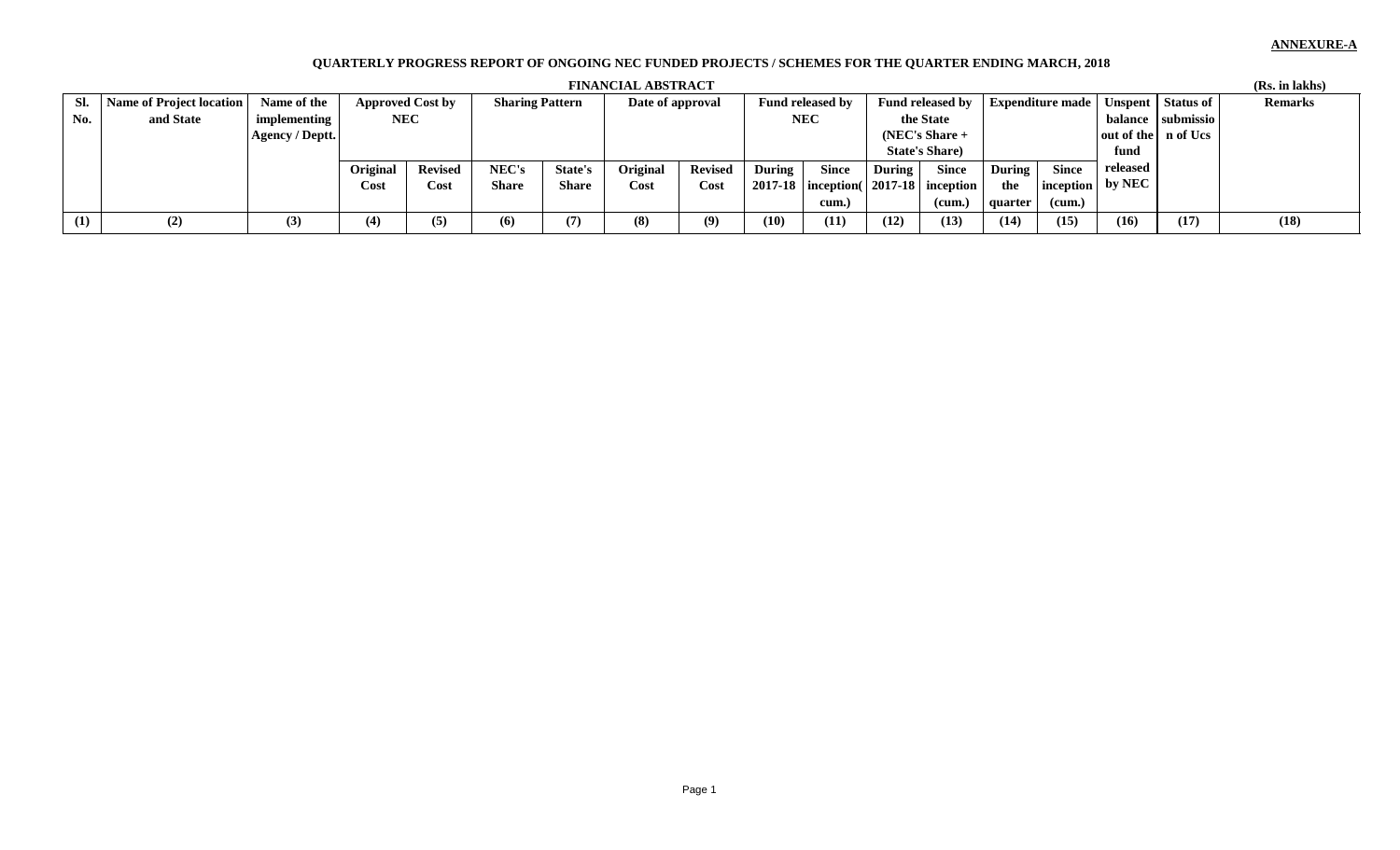**ANNEXURE-B**

|         | <b>OUARTERLY PROGRESS REPORT OF ONGOING NEC FUNDED PROJECTS / SCHEMES FOR THE QUARTER ENDING MARCH, 2018</b> |                 |               |                                                    |        |                                  |                                                                                                 |            |                             |            |                |  |  |  |
|---------|--------------------------------------------------------------------------------------------------------------|-----------------|---------------|----------------------------------------------------|--------|----------------------------------|-------------------------------------------------------------------------------------------------|------------|-----------------------------|------------|----------------|--|--|--|
|         |                                                                                                              | (Rs. in lakhs)  |               |                                                    |        |                                  |                                                                                                 |            |                             |            |                |  |  |  |
| Sl. No. | Name of Project location and                                                                                 | Name of the     | Approved cost |                                                    |        |                                  | <b>Date of actual</b> Target date Revised cost of Scope of the work / scheme in Physical Target |            | <b>Physical achievement</b> |            | <b>Remarks</b> |  |  |  |
|         | <b>State</b>                                                                                                 | implementing    |               | $\vert$ by NEC & Date $\vert$ commencement $\vert$ | оf     |                                  | the project if $ $ physical terms (e.g. Kms, etc)                                               | during the | <b>Before commencement</b>  | During the |                |  |  |  |
|         |                                                                                                              | Agency / Deptt. | of Approval   | of works /                                         |        | completion any & date of         |                                                                                                 | quarter    | of the quarter              | quarter    |                |  |  |  |
|         |                                                                                                              |                 | (lakhs)       | scheme                                             |        | of work $/ \Box$ approval of the |                                                                                                 |            | (cumulative)                |            |                |  |  |  |
|         |                                                                                                              |                 |               |                                                    | scheme | revised cost                     |                                                                                                 |            |                             |            |                |  |  |  |
| (1)     |                                                                                                              |                 | (4)           |                                                    | (6)    |                                  |                                                                                                 |            | (10)                        | (11)       | (12)           |  |  |  |